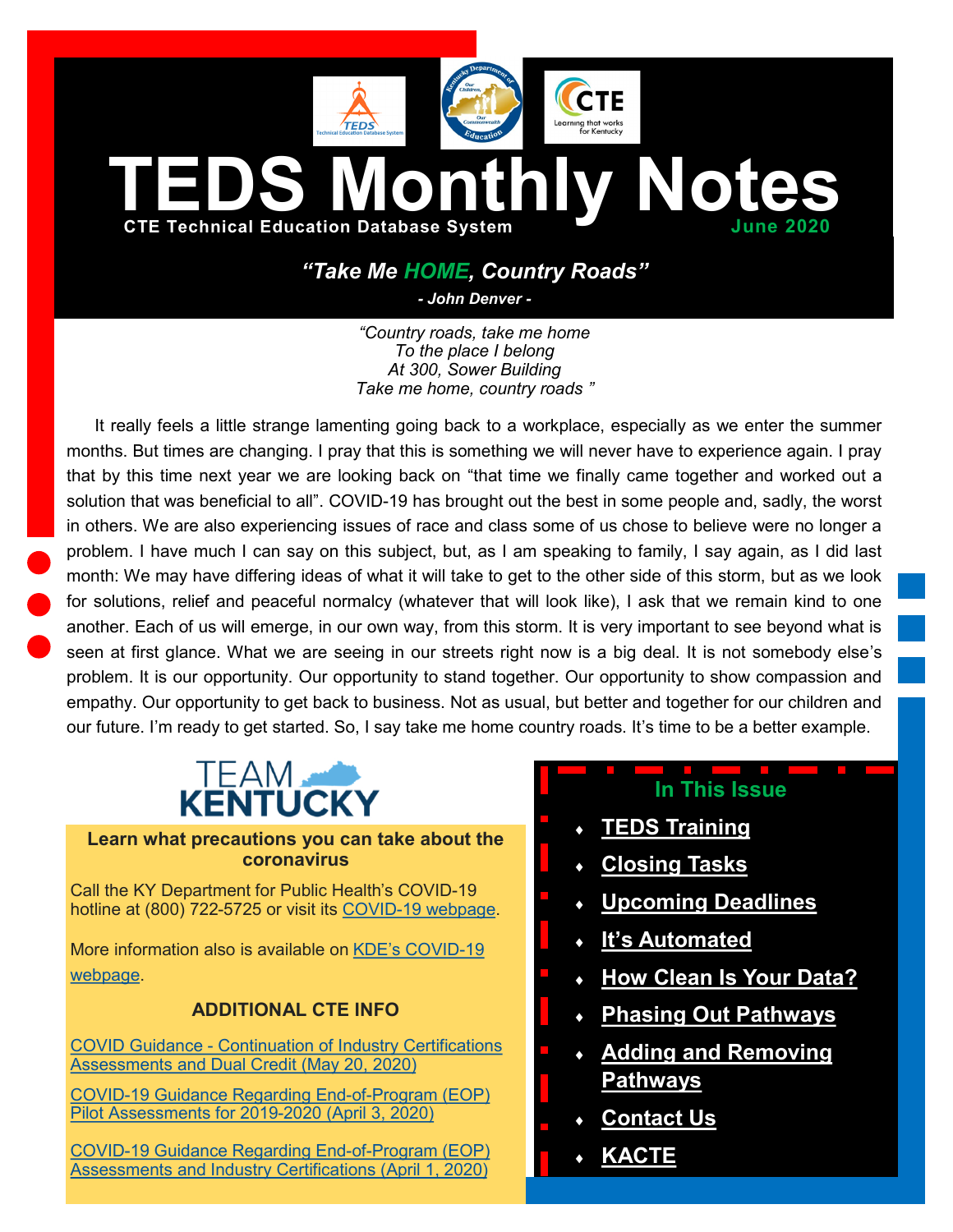## *"Long Way From HOME"*

*- Johnny Gill -*

#### **TEDS Training**

<span id="page-1-0"></span>Since training during the year is held in Frankfort, for most school years training can be well, a long way from home. August is usually the one time when training comes to a town near you. TEDS training is required every two years and users are required to log in at least once every four months because it is still important that those entering the data understand how and what they are entering. As in-person meetings are currently suspended, we have been compelled to try something a little different.

Virtual training is under development and will be rolled out soon. When we advise each school to have at least two users and the district to have two different users for TEDS, it is for the purpose of ensuring no one person gets burned out and to ensure there is a "partner in crime" watching your back. Having someone to double check our work is a good thing. Until then, as we work on this solution, all accounts scheduled to close for two-year training have been extended until September 30, 2020.

# *"I'm Going HOME"*

*- Hootie and the Blowfish -*

#### **Closing Tasks**

I know. Technically, we've BEEN home for a long time now. But home has also been work. Before we let that part go, there are a few things to tidy up. I promise, it's not much to do, but it is important that it be done correctly. Many have sent emails asking, "Is that all we have to do? It seemed like so much more before". Well, yes, that is all. It was much more, but our new automation takes over where you now stop. You are still required to verify the following:

- **School deadline.** Do you know when your school's Infinite Campus will close for the year? If you don't know, find out. You need to complete your last export before that date. You may have problems with exports after that.
- **Credits.** What shows on the transcript at the end of the year BEFORE you leave for the summer?
- **Student Objective.** Is this student exploring or a concentrator? Are you sure?

## *"Soon As I Get HOME"*

*- The Whispers -*

#### **Upcoming Deadines**

Many of us are at the point where our school buildings feel more like the home we want to get back to, instead of the other way around. If you're thinking I'll take care of it soon as I get home, make sure you don't wait too long. Although we have had a shift in locations, our data timelines have not changed much, but it is always best to check the **[Secondary Schools Timeline](https://education.ky.gov/CTE/teds/Documents/TEDS_Time.pdf)** on the main **[TEDS website](https://education.ky.gov/CTE/teds/Pages/default.aspx)** to be sure.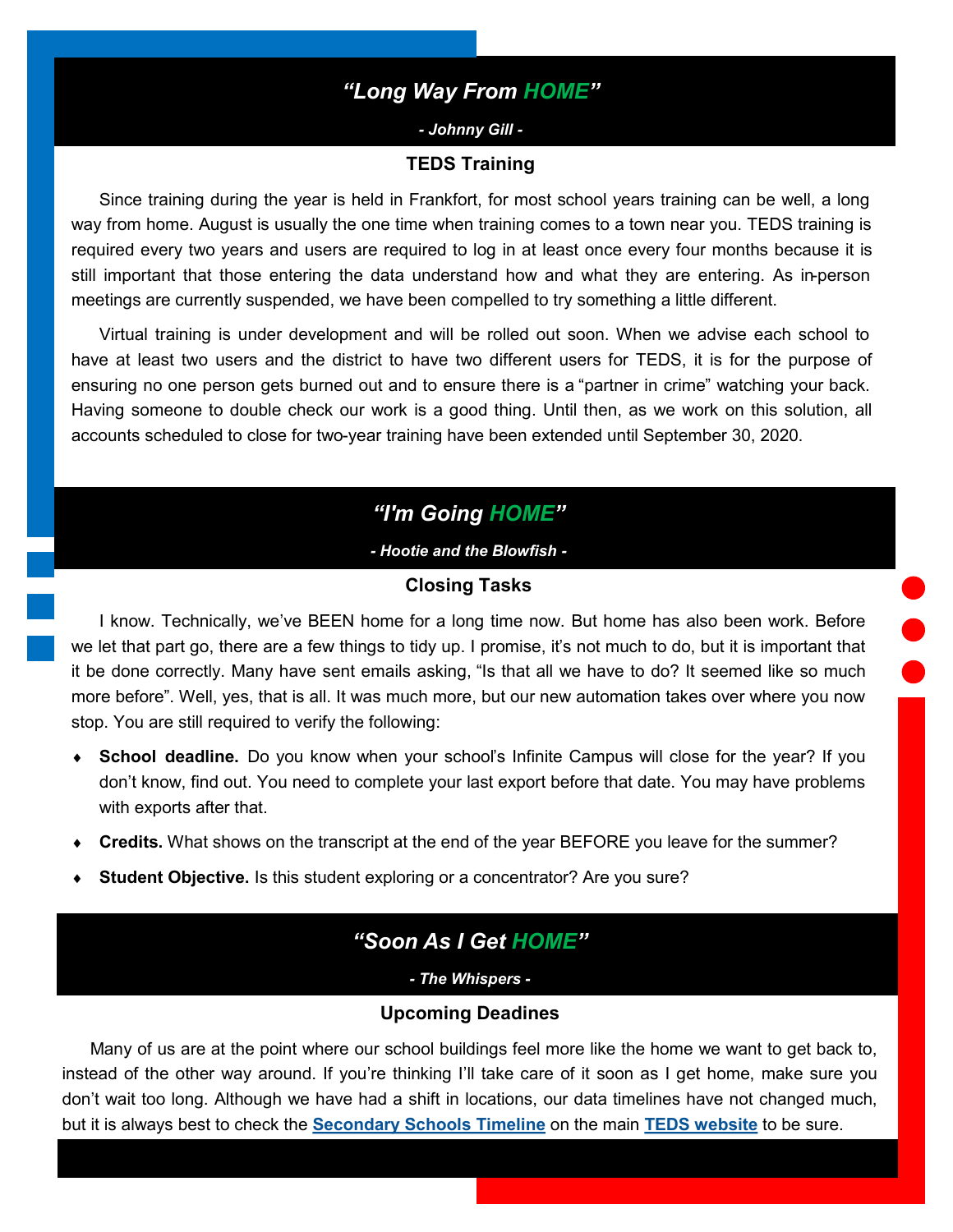## *"Pictures of HOME"*

#### *- Deep Purple -*

#### **It's Automated. TEDS Is Getting Smarter**

<span id="page-2-0"></span>We have smart phones, smart cars, and even smart homes. So, why not a smart (at least smarter) TEDS? In a smart home, you tell a system what you want it to do and it does it for you. Now, of course, you can't tell the stove to turn on a light or have the garage door set the alarm. You must be specific in what you tell it to do. After all, the "smart" is based on the information it is given. We strive to keep you from unnecessary work. On September 1, 2019, we began the automation of terminations and the identification of best records for Perkins accountability (federal indicators) for all high schools, CTCs and ATCs. You can no longer alter this information manually, and it has been removed from your view in TEDS. **Additionally, do not do terminations or end dates** *on the TEDS tab* **in IC. Terminations in IC are the job of the schoolwide or district level IC coordinator.** However, the tasks you do have are more important. Why? Because how smart TEDS is depends on the data it is fed. During training, I have often said that programs are only as smart as their programmers. Data entry is a part of programming. Let's make sure we give TEDS accurate pictures of home. Now can anyone say, "clean data is important"?

# *"A House Is Not A HOME"*

*- Luther Vandross-*

#### **How Clean Is Your Data?**

*"A chair is still a chair, even when there's no one sittin' there…"* However, it is... still empty. Most TEDS users are not responsible for every pathway in the school and some are not responsible for any. That means we must determine who should be sitting in the chair. Otherwise your data house is not a home for the pertinent information you need. As you determine who should be in the chair, keep these things in mind:

- When students are enrolled in pathways, the correct credit hours must be posted. Then, they must be updated when anything about the student record changes.
- When a student earns an industry certification for their chosen pathway, it should be properly entered in TEDS the same school year it is earned.
- Once a student meets the definition of concentrator, that should be properly noted in IC and imported into TEDS when it happens. Do the same if that status changes back to exploring.
- ◆ The TEDS vs. IC Data Cheat Sheet is your friend

The point is, we don't want empty or broken chairs (data). Let's fill those seats with good information. We have made it easier with the automation, but remember, once the automation runs, it will be too late to correct or update data. For the sake of your data, make sure to observe all closing tasks, then have someone else (peer, immediate supervisor or anyone else with knowledge of what you're doing and how it should look) check your work.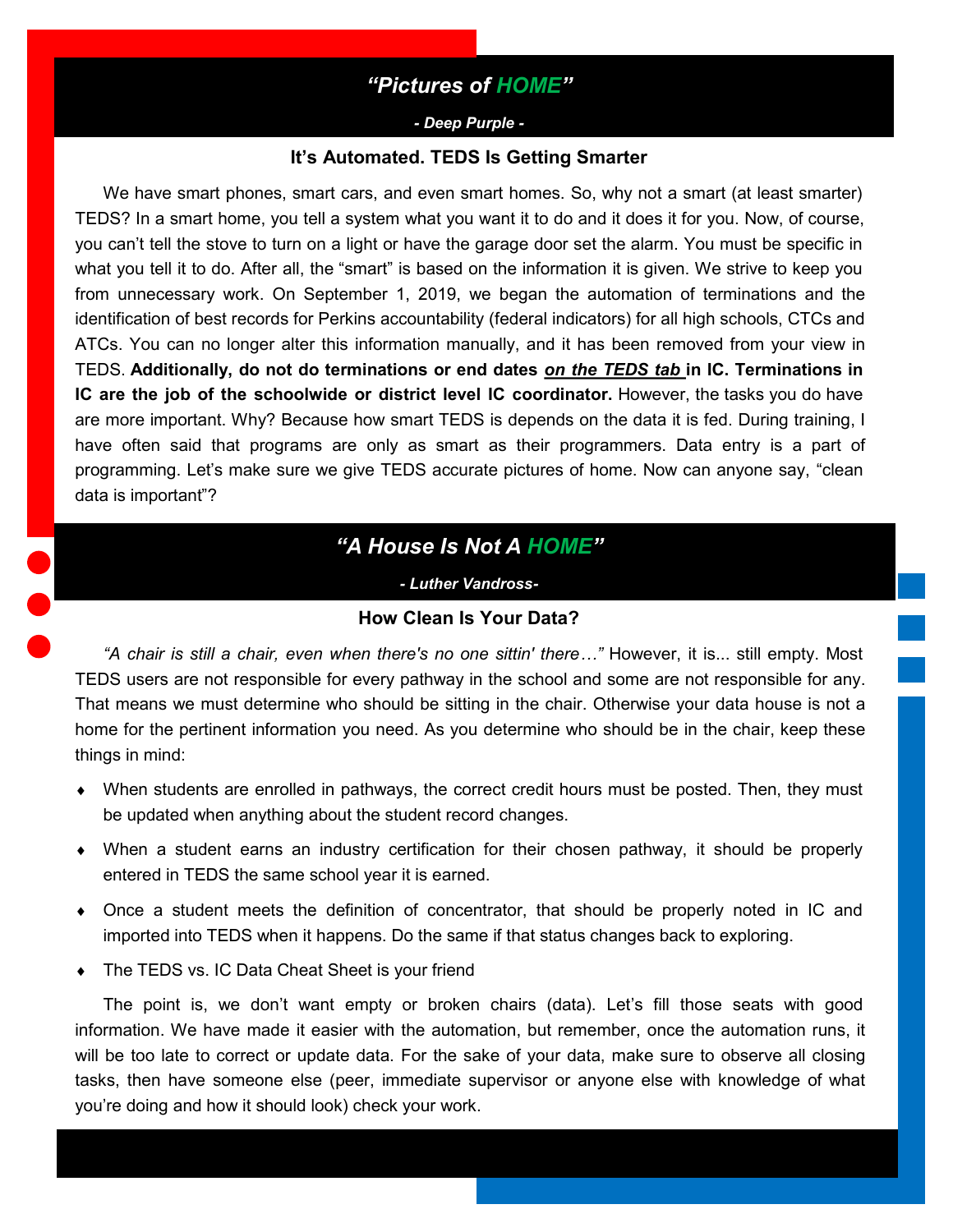## *Nobody HOME"*

#### *- Pink Floyd -*

#### **Phasing Out Pathways**

<span id="page-3-0"></span>We don't yet know what it will look like when we get back to school in the fall, but we still want to make sure no kid comes back to find nobody home in their pathway. Check on whether you have pathways that are being phased out. There are some basic rules for dealing with phased out pathways.

- An asterisk (\*) is placed next to the name of a pathway that is being phased out
- When a pathway is being phased out, new pathways are not automatically added.
- Once the pathway is identified for phaseout, schools will have two years to either get students currently enrolled in the pathway to completion status or move the students to a different pathway.
- Unless you are absolutely certain what your replacement will be, select all suggested replacements for your phased-out pathway. For complete details on the phaseout process and to see which pathways were or will be phased out and when, please review the **[Pathway Phase Out Process](https://education.ky.gov/CTE/ctepa/Documents/Pathway_Phaseout_Guidance.pdf)**.

## *"HOME"*

*- Dietrick Haddon -*

#### **Adding and Removing Pathways**

Are you sure how your home is built? Do you know what pathways you are offering for 2020-2021? We are currently in the window for adding and removing pathways. Now is the time to check and double check your offerings. We have an additional hurdle with working from home, but it is all digital. It's time for you to communicate with ALL individuals (leadership, teachers, etc.) who work with CTE (virtually, of course) to make sure you have the correct pathways listed in your TEDS. If you need to update your list, follow the instructions for how to Request to ADD or REMOVE a Pathway. Do it now. Let's hold ourselves to the same standards to which we hold our students. No excuses.

# *"Honey, I'm HOME"*

#### *- Shania Twain -*

### **Contact Us**

Home is where the heart is. I have long learned that CTE is family. Family is where you should be able to go when there is nowhere else to turn. In this time of uncertainty, we must stick together. We want to help our students be successful. If you are uncertain about what to do to ensure your CTE, TEDS, Perkins or transition readiness data is accurate, call us. We can all honestly say to you, "Honey, I'm home". Together, we will get through this.

> **Career Readiness Perkins Scott U'Sellis Karla Tipton** [scott.usellis@education.ky.gov](mailto:kiley.whitaker@education.ky.gov) [karla.tipton@education.ky.gov](mailto:karla.tipton@education.ky.gov)

**Infinite Campus TEDS**

**Tanya Fluke Claude Christian** [tanya.fluke@education.ky.gov](mailto:tanya.fluke@education.ky.gov) [claude.christian@education.ky.gov](mailto:claude.christian@education.ky.gov)